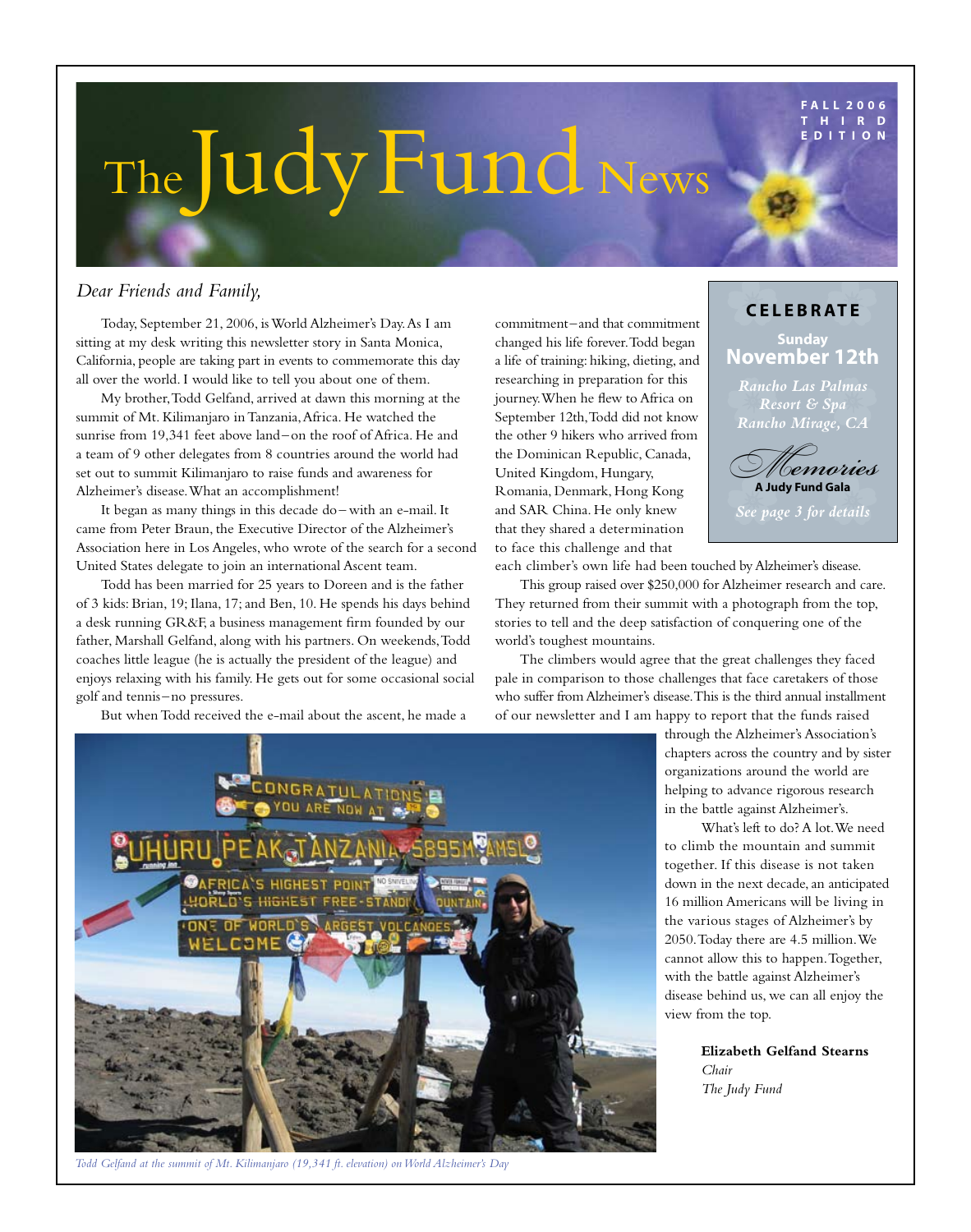## A Night At Sardi's, Honoring The Judy Fund

#### *by Cheryl Gurin*



*Garry Marshall, Elizabeth Gelfand Stearns, Marshall Gelfand*

The stars came out for the 14th annual "A Night at Sardi's," on March 8, 2006, a star-studded musical revue and awards dinner benefiting the Alzheimer's Association. The sold-out event raised \$1.1 million to fight this terrible disease.

Each year, A Night at Sardi's brings in talented celebrities who volunteer their time for free, like Jason Alexander, John Lithgow, Bea Arthur, Jennifer Garner, Kelsey Grammer, Alfred Molina, John O'Hurley, Jean Smart, Victor Garber, Wayne Brady, Megan Mullally, Peter Boyle and Eric McCormack, and pack the room and put on

concert versions of shows such as *Oklahoma*, *Hair*, *The Music Man* and *Grease*. This year's show was *Funny Girl*, and raised \$1.2 million in support of both care and research for the battle against Alzheimer's. The honorary co-chairs of the show read like a Who's Who of show business. Laurie's brother, James Burrows (director of *Will & Grace*, *Cheers*–which he also created–*Taxi*, *3rd Rock from the Sun*, and *Friends*, to name a few), television star Shelley Fabares, Garry Marshall and David Hyde Pierce all co-chaired. This year's event at The Beverly Hilton Hotel honored The Judy Fund with the Gene Raymond Philanthropy Award, television show *Grey's Anatomy* with the Abe Burrows Entertainment Award, Los Angeles Board Member Herb Hirsh with the Caregiver Award and Elan Corporation, plc, with the Corporate Leadership Award.

Since The Judy Fund's inception in 2003, it has raised more than \$2.4 million.

At this year's extravaganza, director/producer Garry Marshall presented the award to family patriarch Marshall Gelfand and daughter Elizabeth Gelfand Stearns, saying "It is my distinct pleasure to be here tonight and join in honoring the Gelfand family who I am proud to call good friends of mine."

The Judy Fund invites everyone to please join them in the battle to end Alzheimer's disease in this generation and for the generations to come.

## 2005 Alzheimer's Association Memory Walk, The Judy Fund Team

#### *by Cheryl Gurin*

On October 22, 2005, the Alzheimer's Association held its 13th annual Memory Walk at Hollywood Park. Thousands came out to raise money one step at a time for research and patient care. More than \$550,000 was raised that day for the cause.

Yes, spirit was in the air. But, no team had more spirit in evidence than the members of The Judy Fund team. Lead by Ilana Gelfand, Todd Gelfand's youthful daughter, the team captured the Most Spirit Team Award for the day. A whoop of joy was heard when the winning team was announced.

"It felt necessary to take the lead because Granny would expect nothing less," said team captain Ilana Gelfand. "Granny was always a philanthropist who took charge and now it's my turn. I am fortunate to have gained many of her other amazing qualities, why not that too?"

Each year, families, businesses and individuals form teams to raise money for the cause. This family-oriented event gives a light-hearted break from the awful reality of Alzheimer's disease and features a wonderful mix of celebrities and remembrance.

Since its inception, the Los Angeles Memory Walk has raised more than \$6 million to combat Alzheimer's disease.



*Accepting the "Most SpiritedTeam Award" from Leeza Gibbons: Jackie Stearns, Elizabeth Gelfand Stearns, Ilana Gelfand, Sophie Gelfand, and Ella Stearns*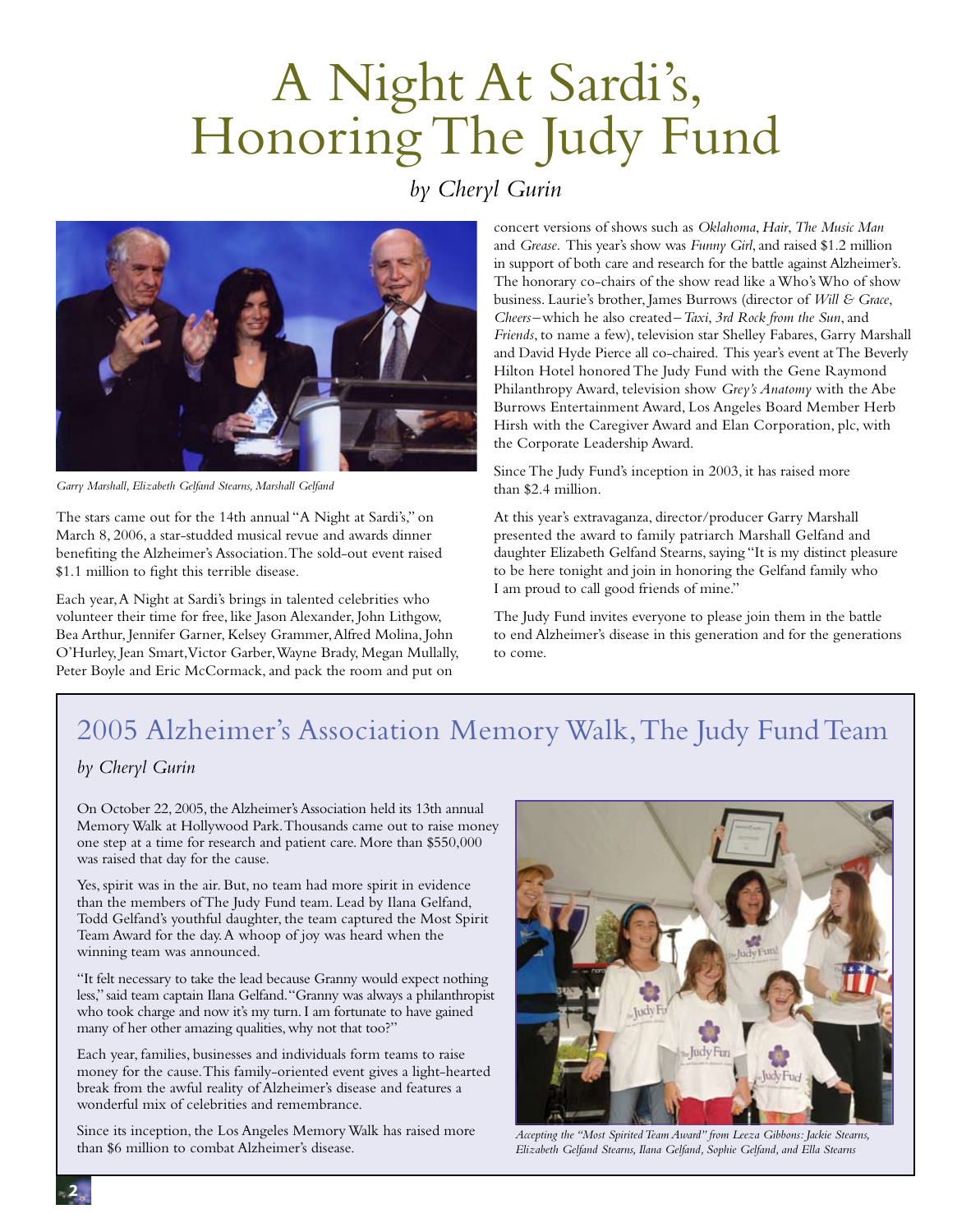

November 18, 2005, Rancho Mirage, CA

It was a magical evening with memories that will last a lifetime. Friends, family and other elite of the Coachella Valley gathered to celebrate the life of the late Judy Gelfand at the Seventh Annual **Judy Fund Gala** at Rancho Las Palmas Marriott Resort and Spa on November 18, 2005.

 The Gala raised a record \$420,000. Of this, 60 percent is designated to support local programs and services provided to Alzheimer's patients, and 40 percent supports national research projects designated by The Judy Fund.

"Last year the event raised \$370,000, and the year prior \$100,000, " said Marshall Gelfand. "We are clearly making headway in providing even more much-needed care and support to local families facing Alzheimer's disease."

There was fabulous dancing, dining and high-powered networking taking place in the room, which glittered with beautiful gowns and gentleman dressed to the nines in their black ties. Legendary singer/actor Jack Jones headlined the evening's entertainment, amazing the audience with his talent and passion. Monty Hall emceed the evening and provided everyone with a great deal of enjoyment.

Longtime supporters of the Alzheimer's Association, Board members and advocates Glenn and Carol Bjorklund received the night's Maureen Reagan Caregiver Award for their love and dedication to Carol's mother Helen Weddle, who succumbed to Alzheimer's disease. The award was



*Glenn and Carol Bjorklund, Edie Keller, Pat Kaplan, Milt Jones*



presented by previous Maureen Reagan Caregiver award recipient, Ann Marie Byfield.

The first Judy Gelfand Community Service Award was presented to Milt W. Jones, president of Desert Publications, Inc., publisher of Palm Springs Life Magazine, for his support of the Alzheimer's Association and the local community. Marshall Gelfand presented him with the award.

Noted philanthropist Jackie Lee Houston was the evening's honorary chair.

Guests agreed they could not wait for next year's event, which is set for November 12, 2006.



*Dean Gelfand, Marshall Gelfand, Elizabeth Gelfand Stearns,Todd Gelfand*

We would like to thank the following major supporters of *Memories* A Judy Fund Gala for their generosity.

### **2005 Major Gala Contributors**

Annenberg Foundation Eleanore and Donald Babcock Terry and Russ Bernard Edra and Tim Blixseth Betty Bloomfield Nicholas Brown Ann and Robert Byfield Canyon National Bank Cece Carr Jean C. Carrus Arie and Ida Crown Memorial Curtis Family Trust Harry Dean and Sandra Ovesen Neil Diamond Bob Dylan Dyson & Dyson Real Estate Associates Nancy and Robert Fraiman Carol Frankel and Edward Anixter Barbara and Robert Fremont Joyce and Henry Freund Helene and Lou Galen The Gelfand Family Gelfand, Rennert & Feldman Joy and Harry Goldstein Berry Gordy, Jr. Earl Greenburg and David Peet Barbara and Stephen Hoffmann Anne Holland Joan Holland and Eli Glassman Richard Kandel Rose Kaplan Ruth and Mal Kaufman Bob Leberman Jackie Lee and Jim Houston David Lyons Ardith and Howard Marguleas Barbara and Garry Marshall Sue Ann and Richard Masson Harold Matzner Edith and George Nadler Cydney and William Osterman Bette and Bill Pattis (Pattis Family Foundation) Anita and Albert Robin Thelma and Gilbert Schnitzer Daniel Schwartz Helene and Dennis Seidenfeld Barbara Sinatra Marion and Jerome Stone Mrs. Tom Suitt Anita and Allan Sutton Marilyn Tennity Helen Varon Marjorie and Harold Victor Stephen Winston Sarah and Herman Wouk Barbara and Stanley Zax Lynn and Robert Zimmer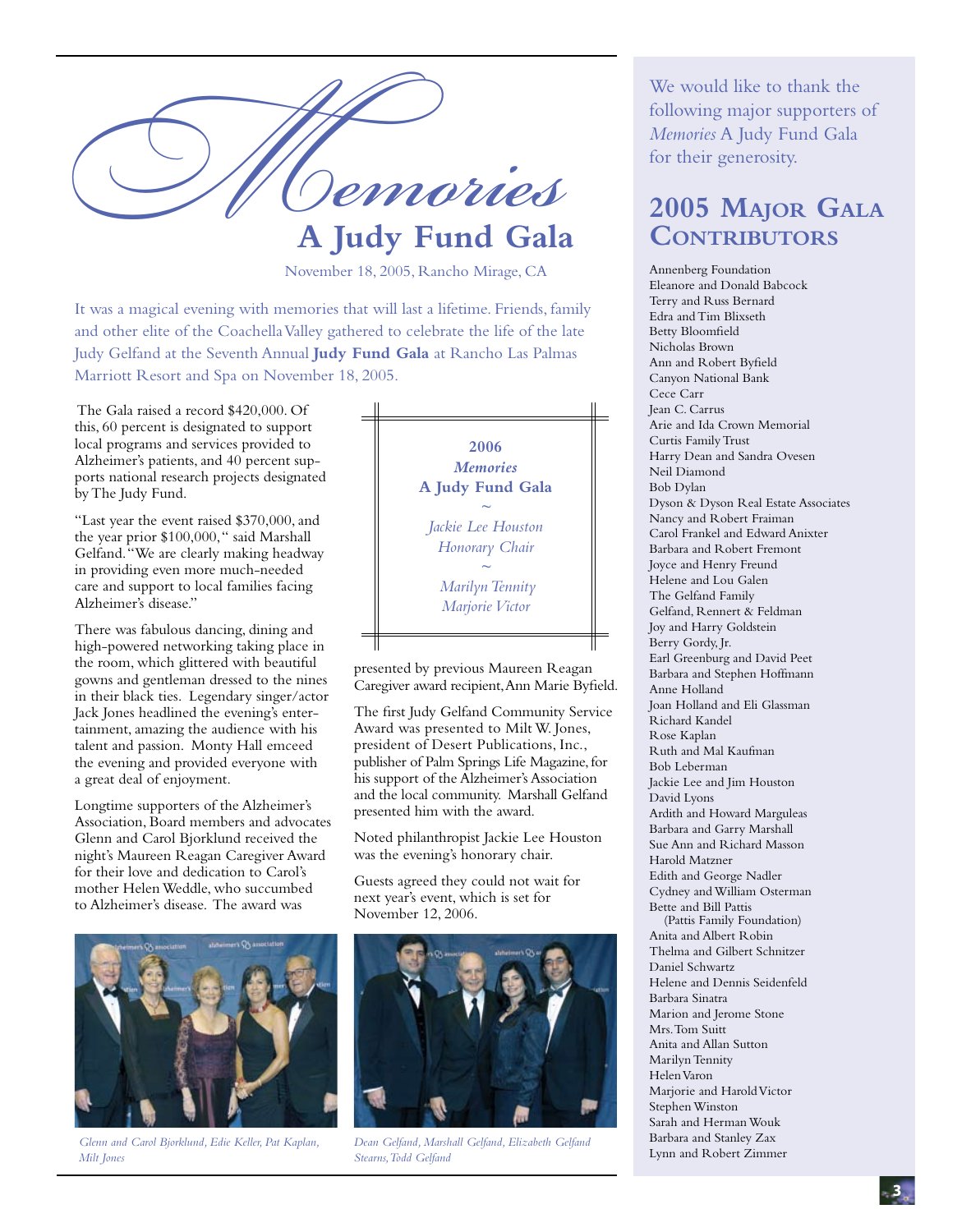#### *2005*

### *Pioneer Award Update:*



*Marshall Gelfand, Elizabeth Gelfand Stearns, Dr. Philip Sloane, Dr. Sheryl Zimmerman*

### Dr. Philip Sloane

We are pleased to provide an update on the following advances made possible by the generosity of The Judy Fund donors.

Dr. Philip Sloane, 2004 recipient of the Alzheimer's Association Pioneer Award, the flagship grant within The Judy Fund Research Awards, reports that he and his research team have been conducting several studies within the past year related to improving long-term care for persons with Alzheimer's disease. "We believe that the health care needs of persons with Alzheimer's disease are not going to go away, but that instead they will change over the coming decades," says Dr. Sloane.

With the hope of disease modifying Alzheimer drug treatments on the horizon, Dr. Sloane is addressing the impact that these advances may have on the future needs of Alzheimer's patients. "For example, we have used statistical modeling to predict the way that health care needs will change if and when more effective drugs are developed to slow the course of Alzheimer's disease," remarks Sloane. "Given the advances in basic research on beta amyloid, we think that this is likely to happen."

Understanding the relationship between advances in drug treatment and Alzheimer patient care, Dr. Sloane and his group are hard at work to ensure appropriate care options are available when the need arises. "The interesting thing is that, if and when more effective therapies are introduced, the profile of Alzheimer's disease will change such that there will be more persons living longer with the disease, but with more persons in the milder stages," remarks Dr. Sloane. "This will require more sophisticated home-based and outpatient treatment options."

Dr. Sloane's Pioneer Award is also focusing on improvement of medical care in assisted living facilities. His team conducted interviews and focus groups with assisted living administrators and health care coordinators who identified a host of issues that they would like improved. A few topics discussed included the number of medications used, the need for better resident care plans, and trouble communicating with physician offices. "One possible solution that we are exploring is to see whether retired health professionals would be interested in helping out in long-term care," Dr. Sloane says. "Little is known about physician retirement, or of what types of part-time roles might be appealing, so we are conducting a survey of nearly 2,000 physicians to learn more. Our feeling is that, with the baby boomers nearing retirement age, the system needs to figure out ways to take advantage of their expertise and energy."

Dr. Sloane is the Elizabeth and Oscar Goodwin Distinguished Professor of Family Medicine at the University of North Carolina at Chapel Hill.

### *TheYear in Alzheimer Science*

The year 2005 marked the 25th anniversary of the Alzheimer's Association. We are especially proud of our role as science leader, catalyst, innovator and partner, and we were pleased to commemorate our first quarter-century during an impressive year for Alzheimer science. Noteworthy 2005 developments included a substantial increase in clinical trials testing next-generation treatments; our hosting of the first-ever International Conference on Prevention of Dementia; and launch of our quarterly publication *Alzheimer's & Dementia: The Journal of the Alzheimer's Association*.

#### **Clinical trials:A major reason for hope**

The most compelling evidence of recent progress may be the significant growth in clinical testing of new approaches to treatment, prevention and diagnosis. By December 2005, ClinicalTrials.gov, the online medical research database hosted by the National Institutes of Health (NIH), listed nearly 100 clinical trials recruiting participants with Alzheimer's.

Clinical trials are the final proving ground for new treatments under investigation. Every trial represents the end result of years of creative scientific thinking, careful observation, laboratory study and data analysis. The large number of trials now under way demonstrates the vigor of the field and the strength of our research infrastructure.

The Alzheimer's Disease Neuroimaging Initiative (ADNI) is one landmark trial that began recruiting in 2005. ADNI is a federally sponsored \$60-million, five-year, nationwide study to establish standards for acquiring, processing and interpreting brain images. The ultimate goal is to determine whether standardized images, possibly combined with laboratory and psychological tests, may offer a better way to identify individuals at high risk for Alzheimer's, track disease progression and monitor treatment effects. The Alzheimer's Association will contribute \$1 million to this historic investigation.

 The Association has also launched the European Alzheimer's Disease Neuroimaging Initiative (E-ADNI), a program with the potential to significantly broaden ADNI's scope. Funded through the generosity of an anonymous donor, E-ADNI will explore the possibility of combining data from several European brain imaging initiatives with ADNI data.

Other closely watched trials now under way are testing treatments targeting beta-amyloid, a protein fragment widely considered a prime suspect in death of nerve cells in the Alzheimer brain. Some of these trials are also investigating the usefulness of Pittsburgh compound B (PIB), a substance that latches on to beta-amyloid and "lights up" in a positron emission tomography (PET) scan. In February, the journal *Archives of Neurology* lauded PIB as a "model of progress" toward imaging abnormal brain deposits linked to specific diseases. PIB was developed partly through funding by the Alzheimer's Association.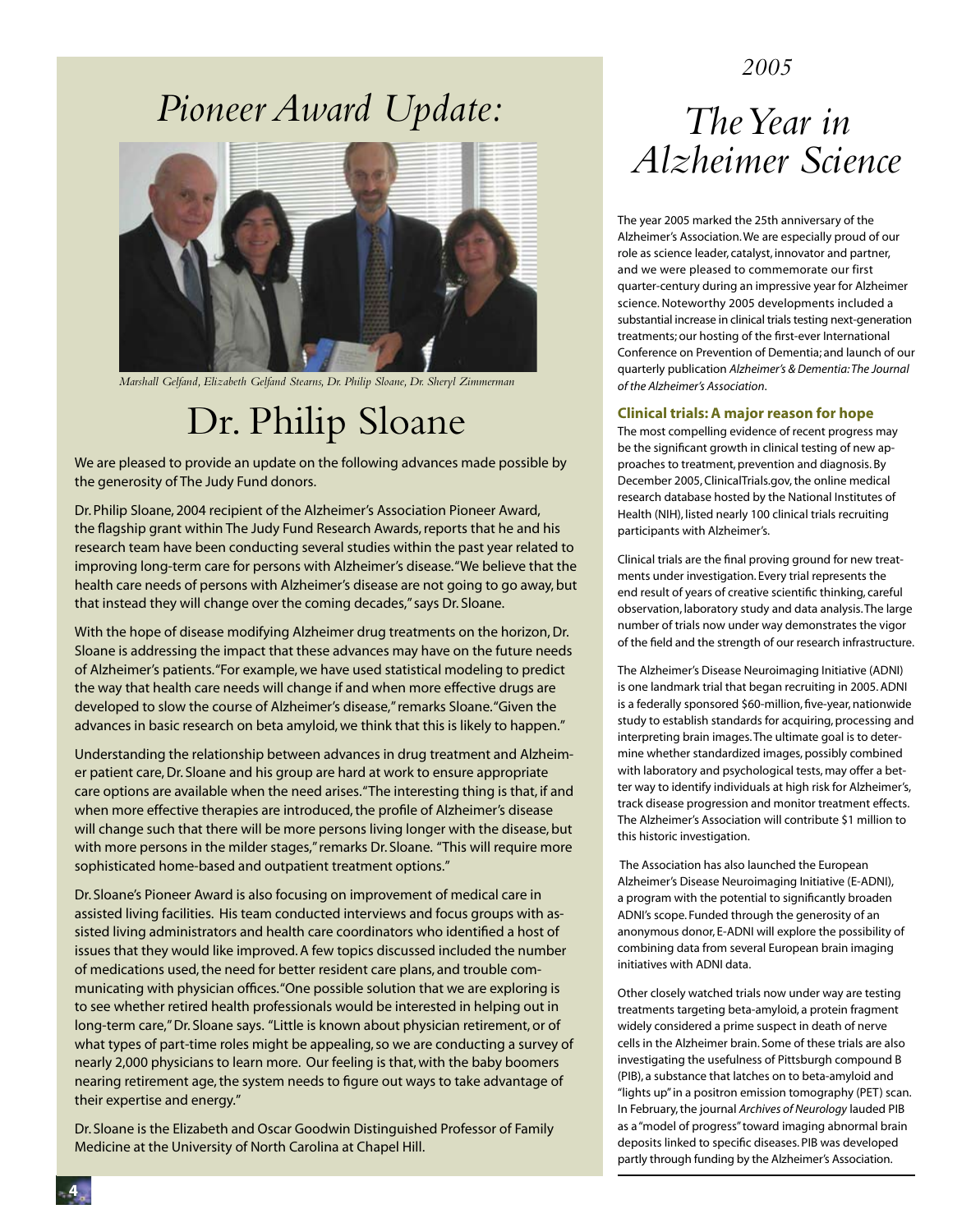Alzheimer's Association science advisors estimate we'll know within 5 to 10 years whether anti-amyloid drugs represent one success story in next-generation treatments to slow or stop progression of the disease.

#### **Challenges in trial design**

The new crop of trials has heightened awareness of challenges in testing treatments for an illness that chiefly occurs late in life and progresses very slowly. An important effort to address these issues took place at a November 2005 meeting of the Alzheimer's Association Research Roundtable, a consortium of Association senior science staff and advisors, pharmaceutical and biotechnology companies, and imaging equipment manufacturers. The Roundtable convenes several times each year to identify common challenges in research and drug discovery and share expertise across member organizations. Over the two-day meeting, members and invited experts, including officials from the U.S. Food and Drug Administration (FDA), explored ideal clinical trial design for a drug that might slow or stop Alzheimer's disease.

#### *Alzheimer's & Dementia: The Journal of the Alzheimer's Association*

In another move to sustain momentum, the Alzheimer's Association launched its new quarterly publication *Alzheimer's & Dementia: The Journal of the Alzheimer's Association*. Through a progressive editorial policy emphasizing cross-disciplinary work and open-peer commentaries on published articles, *Alzheimer's & Dementia* will accelerate dialogue on key issues and promote rapid translation of insights from the laboratory to the clinic. In August, the inaugural issue of *Alzheimer's & Dementia* went out to more than 4,000 subscribers worldwide.

#### **Prevention: Our most direct route to success**

Experts agree the surest path to a world without Alzheimer's lies in preventing the disease. In Washington, D.C., over five days in June 2005, the Alzheimer's Association hosted the first-ever International Conference on Prevention of Dementia. The event attracted nearly 1,000 attendees involved in disciplines ranging from research and treatment to public policy and health care economics. Conference coverage in print and broadcast outlets generated more than 340 million media impressions worldwide.

In addition to offering a forum for cutting-edge science, the Prevention Conference added a new dimension to the concept of a biomedical meeting when scientists were given an opportunity to carry an advocacy message to Capitol Hill: increase federal funding for Alzheimer research to \$1 billion annually. Thirty-five researchers took the challenge and, after a briefing on the politics of research funding and the Congressional decision-making process, traveled to the Capitol where they met with key legislators.

Based on positive feedback from participating scientists and members of Congress, an advocacy event will become a permanent feature of future Alzheimer's Association scientific meetings held in the U.S. capital.

#### **Progress in treatment and care**

Ensuring the best possible treatment and care for those living with Alzheimer's today is of equal importance to finding tomorrow's answers. In July, we introduced our Alzheimer's Association Campaign for Quality Residential Care, a multiyear initiative to make life better for people with dementia in assisted living

residences and nursing homes. Our campaign includes training for direct care workers and supervisors, consumer education on choosing long-term care, and advocacy with long-term care providers and policy makers. Evidence-based principles and recommendations agreed upon by 24 leading health and senior care organizations provide the campaign's foundation.

We also reached out to physicians by serving as one of several proud sponsors of the Fourth Annual Dementia Congress, a two-day continuing medical education event. In general sessions and individual tracks focusing on primary care, psychiatry and neurology, the Congress aims to familiarize doctors with state-of-the-art concepts in dementia treatment, diagnosis and care, and to foster a positive clinical attitude toward individuals with dementia and their families.

#### **Alzheimer's Association 2005 research funding**

Direct funding of research offers an important avenue for the Alzheimer's Association to help advance the field and to influence the directions in which it moves. With set-aside grants for young investigators, our funding also plays a vital role in nurturing the next generation of talented scientists. Through the generosity of our donors, in 2005 we awarded 12 percent more funds to 30 percent more projects compared with 2004. Since beginning our research grants program in 1982, we have awarded in excess of \$185 million to more than 1,400 projects.

While we are heartened by many promising developments in 2005, we recognize that much remains to be done. From the vantage point of 25 years of progress, we look ahead with a renewed commitment to our vision of a world without Alzheimer's disease.

## *Advancing the Field*

The Judy Fund is thrilled, through the tremendous generosity of its donors, to help aggressively advance the field of Alzheimer research. Last year, The Judy Fund became a member of the Alzheimer's Association's prestigious Zenith Fellows group, comprised of some of the Association's most committed and generous supporters. Zenith members make possible the Association's Zenith research grants which historically have had great impact on the field of research.

Since their founding in 1990, the Zenith Fellows program has contributed over \$30 million to Alzheimer research, bringing interest and support to new and emerging lines of investigations, some of which have proven significant to the field. Zenith grant recipients include leading scientists such as Dr. Joseph Rogers of the Sun Health Research Institute, one of "the pioneers" of inflammatory research in Alzheimer's disease, and Dr. Alison Goate of Washington University who identified the first mutation that causes Alzheimer's disease.

Each year, Zenith members select a number of Association peer-reviewed projects to receive their support. Over the next several years The Judy Fund will have the distinct honor to be recognized alongside one Zenith grant recipient. In 2005, The Judy Fund and Zenith Fellows supported Dr. Bruce Lamb at Case Western Reserve and this year, The Judy Fund and Zenith Fellows supported Dr. Ramon Diaz-Arrastia at the University of Texas Southwestern at Dallas. Through this work, The Judy Fund is proud to help the Association remain the leader in advancing cutting edge Alzheimer research.

*Marshall Gelfand, Zenith Co-Chair John Osher, Bonnie Osher*



*Founder and Honorary Chair Jerome Stone, Charles Evans and JoanVeazy*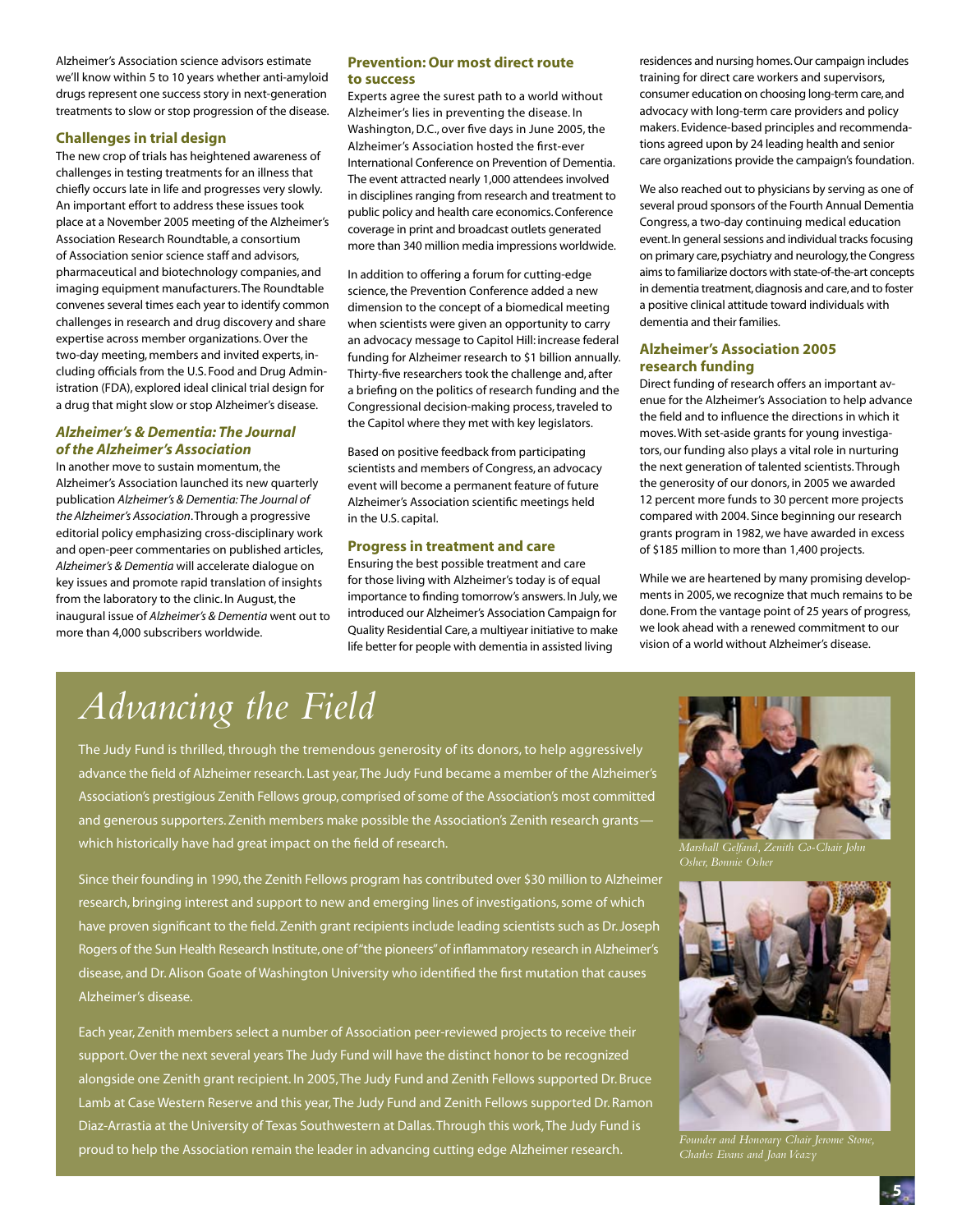

## *Remembering Judy By Sue Herzog*

emembering Judy...and I do, every day! Her picture one of hundreds that give insight into her essence and soul, "that" smile and those dancing eyes that instantly captivate sits in a special place.

So many memories...they began one evening in 1956 at New York's Pierre Hotel, where Don and I waited anxiously to meet Moe's wifeto-be. Judy stepped out of the elevator alone and I thought, "wow, who is she?" Jersey girls, always look at NY glamour gals as being somebody…and Judy was a smash, in a brown satin slip-dress, spikes, blond do' and fab makeup! We greeted one another and, unsure of who was who, "Asked are you…?" Finally, car parked, Moe arrived and a lifelong friendship began. We spent four hours getting to know each other, the guys involved in guy-talk…and she, not the glamour girl, but a warm, delightful, bright, down-to-earth being who became my dearest and most cherished friend. Little did I know of her numerous talents!

Ours was a comfortable and loving sisterhood. It was a girly-girly one, and I smile as I reminisce about time spent with the Jaffes… Harry's song fests as Judes played our old favorites, not-so-great American novels read aloud, Loehmans shopping, unearthing unique buttons to revitalize a favorite outfit and great fabrics for Jude's redecorating projects, quarterly closet throw-outs, hours at Beverly Hot Springs, our "girls' trips," afternoon movies "the guys" wouldn't see, hours

#### **Save the Date Wednesday March 7th**

*Beverly Hilton Hotel Beverly Hills, CA* A Night at devoted to discussions about child-rearing, producing wonderful brunches and dinners in Palm Springs and Malibu while recuperating, helping her with her outstanding and legendary community activities, and being in awe at her ability to engage and involve others, making all feel valued...a real gift! A gold star for my 50th birthday sitting on my night table, a constant remembrance of the incredible star she was!

I loved our long rides, our quiet moments, our late night chats, and the time we shared

with each other's kids, on both coasts. I still giggle, remembering an evening call from Judes. Todd was six days old and while we had reviewed "the new mother's schedule" a dozen times I realized as she asked "when do I shower and dress?" that I had left out an important task. I tear, seeing her looking at me through the glassine window of an oxygen tent, visiting the hospital each day for weeks, at home with Ella by her side, nursing me back to health with compassion, chicken soup, love, caring, chocolate pudding and devotion. But, in retrospect, this is how Judes did everything.

Judy was a gift, and losing her when and as we did created an indescribable void in my life…but the love, friendship and caring from her children, their spouses and her grandchildren has diminished that void and blessed me with more wonderful memories.

*Sue Herzog is a professional problem solver, commonly known as a Consultant. She founded Diversified Resources, Inc., an international technical assistance and training corporation, in 1979, providing contract services to corporations,organizations and local, state and federal government agencies for 23 years. Presently, she is involved in grant writing and training for not-for-profit domestic violence and substance abuse prevention organizations. Sue can be contacted at suherzog@gmail.com*



*Doreen Gelfand, Judy Gelfand and Sue Herzog*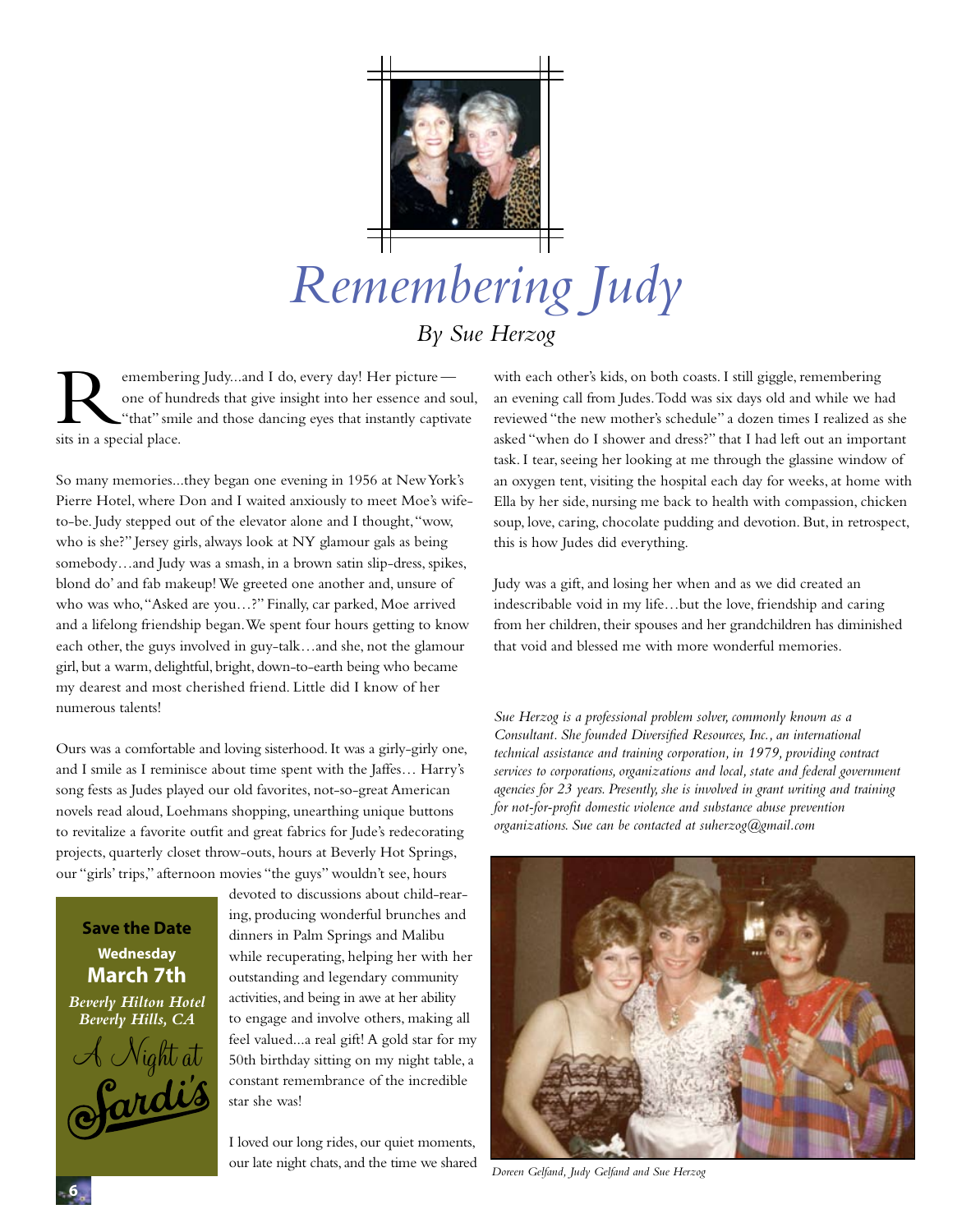## A Nodding Acquaintance

#### *By Laurence Rosenthal*

It started with a knock on the door.

Janis Mizokami Weiss was surprised to find her neighbor, Mrs. Bryce, standing before her. Though they'd shared a nodding acquaintance for many years, Janis Weiss had never had a conversation with the well-dressed, neatly coiffed widow across the hall. Mrs. Bryce needed help with her television remote control and Janis Weiss was only too glad to assist her.

In the days and weeks that ensued the knocks on the door increased. Mrs. Bryce was forever having trouble with some sort of thing or another. But when Janis Weiss discovered the older woman's



*JanisWeiss, Mrs. Bryce and Jeanette*

apartment full of smoke, she grew alarmed. So she asked the concierge of the building whether Mrs. Bryce had any visitors or family she could contact. The concierge knew of no visitors, no family or friends, "no one checks on her," so Janis Weiss started knocking on Mrs. Bryce's door – with flowers, with food, or just to say hello.

Then one day Janis Weiss spotted Mrs. Bryce walking arm in arm with two women down the street. She was relieved to finally meet people who knew Mrs. Bryce. But they didn't. The two ladies had found Mrs. Bryce wandering around the neighborhood without any notion of her address.

Though Janis tried to discuss the gravity of the situation with Mrs. Bryce, the older woman promptly forgot their conversation the next day. Then Mrs. Bryce fell. In the street. An ambulance came. The hospital contacted the concierge. The concierge referred them to Janis Weiss.

Mrs. Bryce had been examined by hospital psychologists and had been determined "mentally incapacitated." She was being held in restraint. Mrs. Bryce would likely languish at the hospital in that condition until the state processed her, unless Janis Weiss came to pick her up. The hospital asked Janis, "What do you want to do?"

Janis Weiss never really knew Mrs. Bryce. But she had grown up with elderly grandparents and a belief that you look out for them, inherent to her Japanese culture. When Janis called her 80 year old mother and asked "What should I do?" her mother's response was "God put you there for a reason."

And so began an eight year journey for the former showroom model, who tangled with the legal system, government bureaucracies and several people of less than sterling character, on behalf of a woman who never even knew her name. Along the way, she was aided by lawyers, doctors, beauticians, and "God's angel" in the form Jeanette, a Jamaican care-taker she found to attend to Mrs. Bryce 24/7 for seven years straight.

Janis Weiss discovered that people were only too happy to be a part of such a wonderful thing. When Mrs. Bryce passed, in her own

bed, in her own home – her life ended in comfort.

Janis shared her story with her friend Doris Schechter, who, in return told Janis of her friend Judy Gelfand, another victim of Alzheimer's disease. In response, Janis Weiss decided that The Judy Fund would be the recipient of a large donation, in memory of Mrs. Bryce.

Passed from a solitary widow to a kind neighbor to a thoughtful friend to a social philanthropist, this gift inextricably links four women through a spirit of generosity.

It started with a knock on the door. Janis Weiss opened that door - to an opportunity; an opportunity to give with no expectation of return. And as she attests, "the rewards have been great."

*Laurence Rosenthal is a LosAngeles based writer.He is also the subject of the book "The Day Laurence RosenthalWas Born" by Judy Gelfand.*



*Elizabeth, Laurence, Marlene and Judy Best Friends,Two Generations*

The Judy Fund would like to thank Laurence Rosenthal. Laurence's articulate and elegant words help to create the stories of the The Judy Fund.